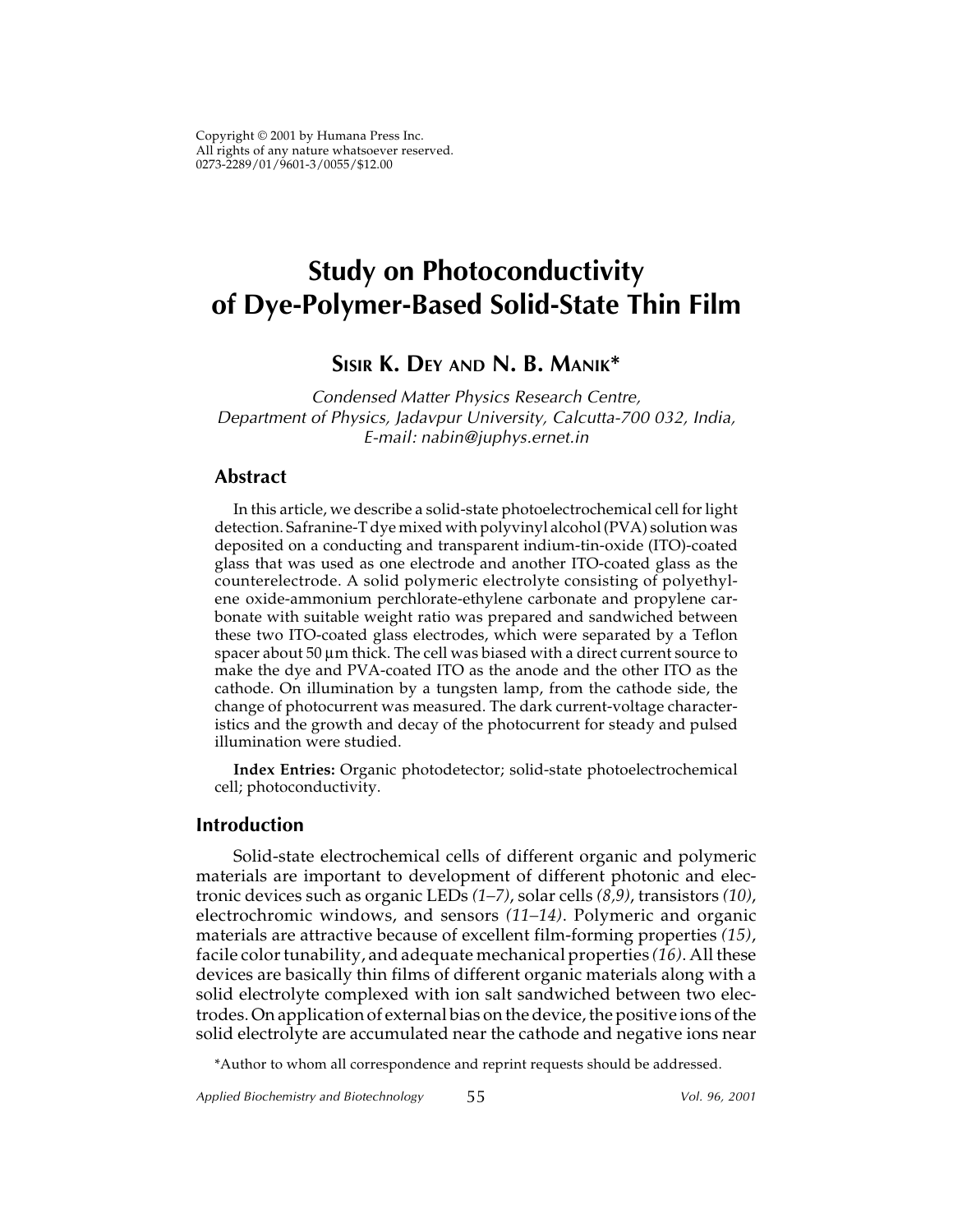the anode, forming a depletion layer inside the cell owing to the redistribution of charges. It has been reported that when a solid-state, light emitting electrochemical cell is biased, the polymer is p-doped near the anode side and n-doped near the cathode side, and a dynamic reversible junction is formed inside the bulk of the device *(17,18)*. However, the speed of operation of all these solid-state electrochemical cells is poor owing to the lower ionic mobility of the salt. Recently it has been reported that by using a carrier freeze-out technique *(6)* and using plasticizers with the ionic salt, the ion conductivity can be increased *(7)*.

Although a number of reports are available on the emission of light on these solid-state electrolytes *(3–7)*, few reports are available for photo detection. Therefore, in the present study we describe an all solid-state electrochemical cell that was used for optical detection. Thin film of Safranine-T dye dispersed in an inert transparent binder polyvinyl alcohol (PVA) was used as the optically active material. Polyethylene oxide (PEO) complexed with ammonium perchlorate  $(NH_4ClO_4)$  ion salt was used as the solid electrolyte with ethylene carbonate and propylene carbonate as plasticizers to enhance ion conductivity.

## **Materials and Methods**

#### Sample and Cell Preparation

The structure of the Safranine-T (E. Merck, Germany) dye, shown in Fig. 1, was recrystalized twice from an ethanol-water mixture and mixed with PVA (mol wt = 125,000; S. D. Fine Chem. Ltd., Boisar) used as a transparent inert binder to form a gel-like solution. A thin layer (about 200 nm) of this solution was formed on a cleaned indium-tin-oxide (ITO)-coated glass (FL9496; Balzers) by spin-coating method at a motor speed of 1500 rpm. The deposited film was then subjected to thermal treatment under vacuum for about 2 h at 60°C to release the excess free water. In a 25-cc beaker, PEO (mol wt = 600,000; BDH, England) was complexed with  $NH<sub>4</sub>ClO<sub>4</sub>$  (99.5% pure; Fluka) ion salt as solid electrolyte with ethylene carbonate (99.5% pure; Fluka) and propylene carbonate (99.5% pure; Fluka) as plasticizers to enhance the ion conductivity. The complex of PEO- $NH<sub>4</sub>ClO<sub>4</sub>$  ethylene carbonate-propylene carbonate (30.60, 3.60, 19.60, and  $46.20\%$ , respectively [w/w]) were mixed, stirred, and warmed gently for about 2 h at 60°C to form the solid electrolyte. The viscous gel-like solid solution of this electrolyte was sandwiched between two ITO-coated glass plates one of which contained previously deposited dye and PVA layer. The uniform thickness was controlled by using two Teflon spacers about 50 µm thick at the two ends of the electrodes, and the electrodes were held together by two spring clips as shown in Fig. 2A,B at a moderate pressure. Before measurement the cell was vacuum dried for 2 h at 60°C to release excess water.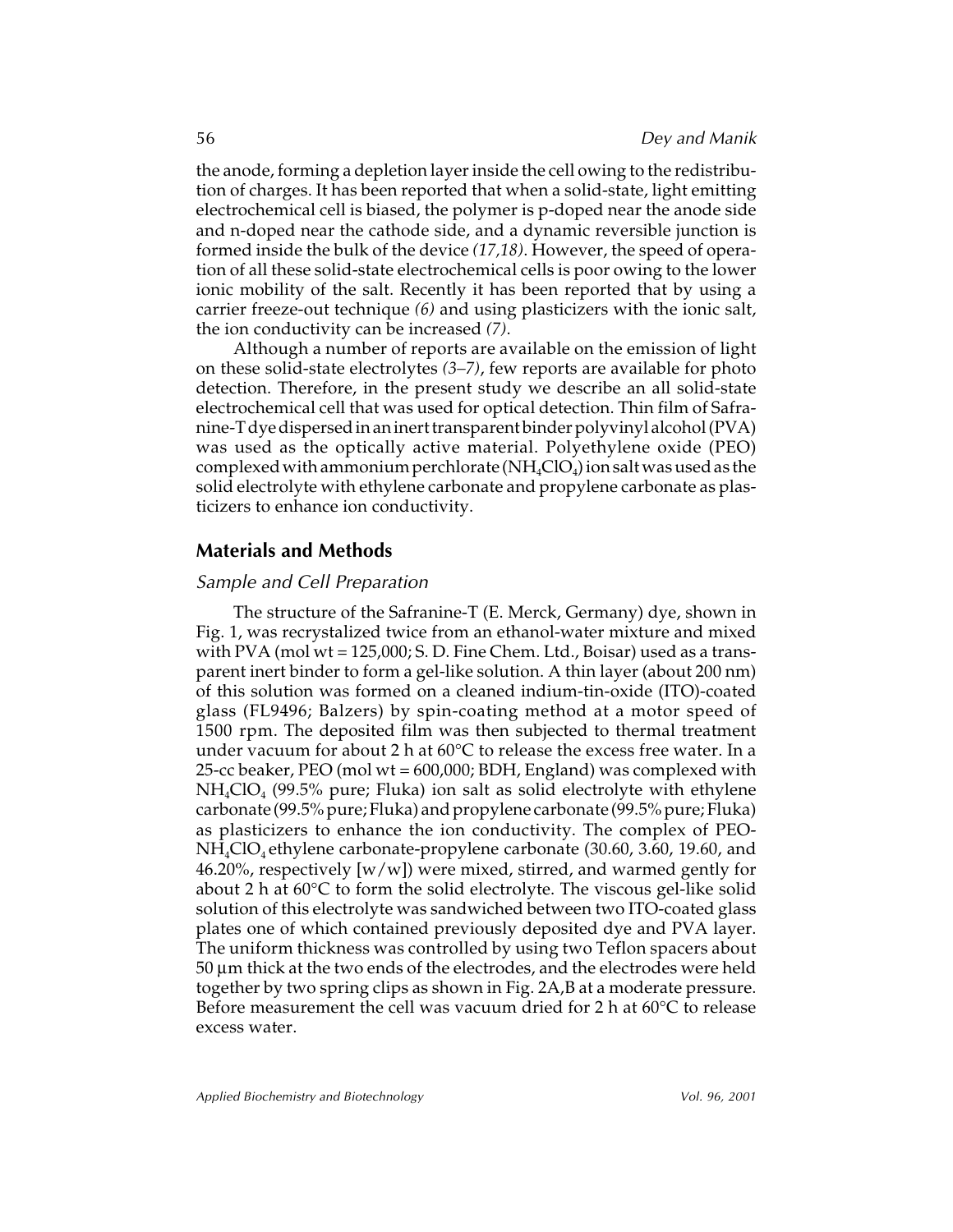



Fig. 1. Structure of the Safranine-T dye.



Fig. 2. **(A)** Side view of the cell configuration. **(B)** Cross-sectional view of the cell configuration.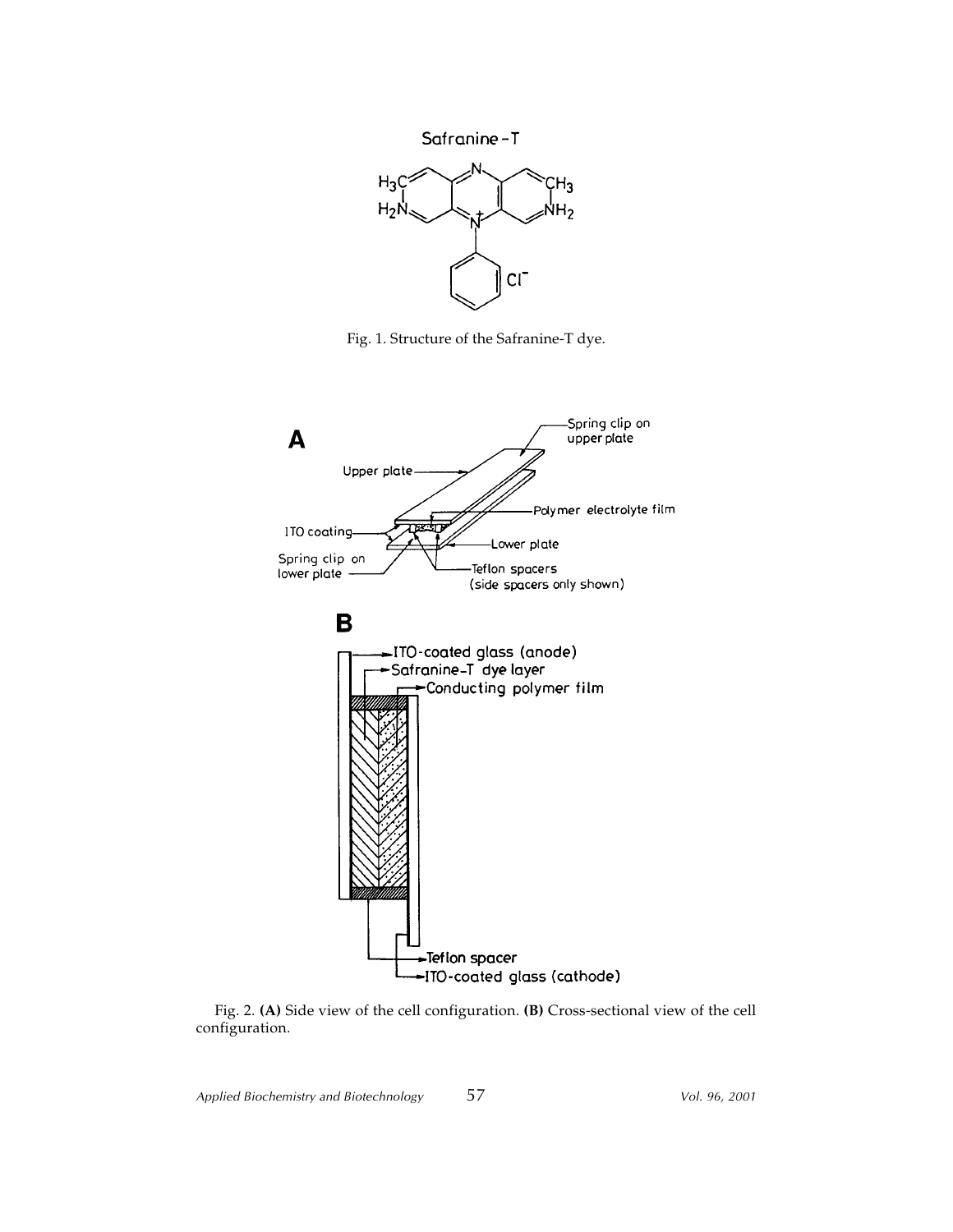

Fig. 3. Dark I-V characteristics of the device.

#### Dark Current-Voltage Characteristics

To study the dark current-voltage (I-V) characteristics, the film was biased by a direct current (DC) source with a series resistance of 47K. By varying the DC bias, the steady voltage across the series resistance is measured by a Philips  $4\frac{1}{2}$ -digit Multimeter. It was observed that the voltage ⁄ took a lot of time (about 20 min) to reach the steady value after applying the DC bias voltage. The dark I-V characteristic is shown in Fig. 3.

The ln *I*-ln *V* plot shown in Fig. 4 indicates a change of slope at a bias voltage of 1.14 V, which seems to indicate that at this bias voltage a change in conduction mechanism occurs. As found in the literature *(19–21)*, the I-V characteristics can be fitted on the assumption that the electron travel from the lowest unoccupied molecular orbital states to the highest occupied molecular orbital states where they can be trapped in different trap levels below the lowest unoccupied molecular orbital states. Including the effect of these traps in the conduction processes, the I-V characteristics can be found to have the form  $I \propto V^{m+1}$  in which  $m = T_t/T$ , with  $T_t$  being the characteristic temperature of the traps and *T* is the absolute temperature *(19)*. The relation has been tested by different researchers in different organic devices *(19–21)*. For thin layers, the value of *m* varies from 1 at low voltage to  $8 \pm 1$  at high voltage, and for thick layers, *m* varies from 0 to  $8 \pm 1$ 1 (21). With a suitable fit to our experimental data, we get a value of  $m = 0.53$ for the applied voltage  $\langle 1.14 \text{ V}$  and  $m = 3.71$  for the bias voltage  $>1.14 \text{ V}$  to 4.5 V. The transport of charge carrier, its trapping, and recombination may be studied with the help of the model developed by Smith *(22)*.

#### Growth and Decay of Photocurrent

The cell was biased at a 2.2-V DC source making the ITO containing the dye film the anode with a series resistance of 47 K as before. After attaining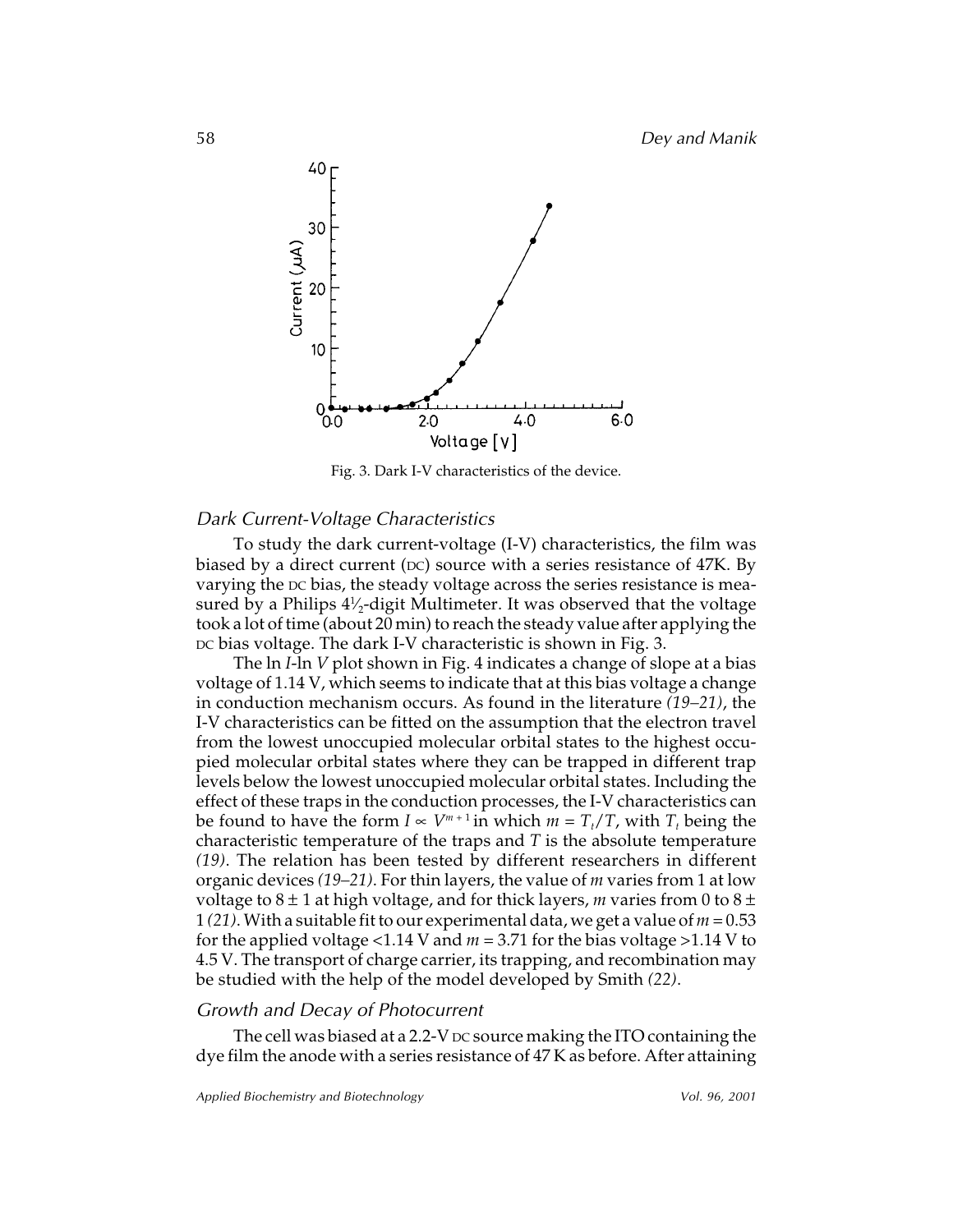

Fig. 4. ln *I*–ln *V* plot of the dark I-V characteristics.



Fig. 5. Growth and decay of photocurrent with time for a particular bias voltage.

the steady value, the light from a 200-W tungsten lamp was allowed to fall on the device from the cathode side. The distance of the lamp was adjusted so that an intensity of about 40 mW/cm2 measured by a lux meter (model 5200 with selenium detector; Kyoritsu Electrical, Tokyo) was incident on the device. Owing to this incident radiation, the voltage across the sensing resistance begins to rise. The growth of this photovoltage was recorded with respect to time. After a certain time the photocurrent is saturated. After attaining the saturation, the light was switched off. The reading of the multimeter begins to fall and returns to the initial value as in the dark condition. The total growth and decay of the photocurrent is shown in Fig. 5. The measurement was done a number of times with good reproducibility.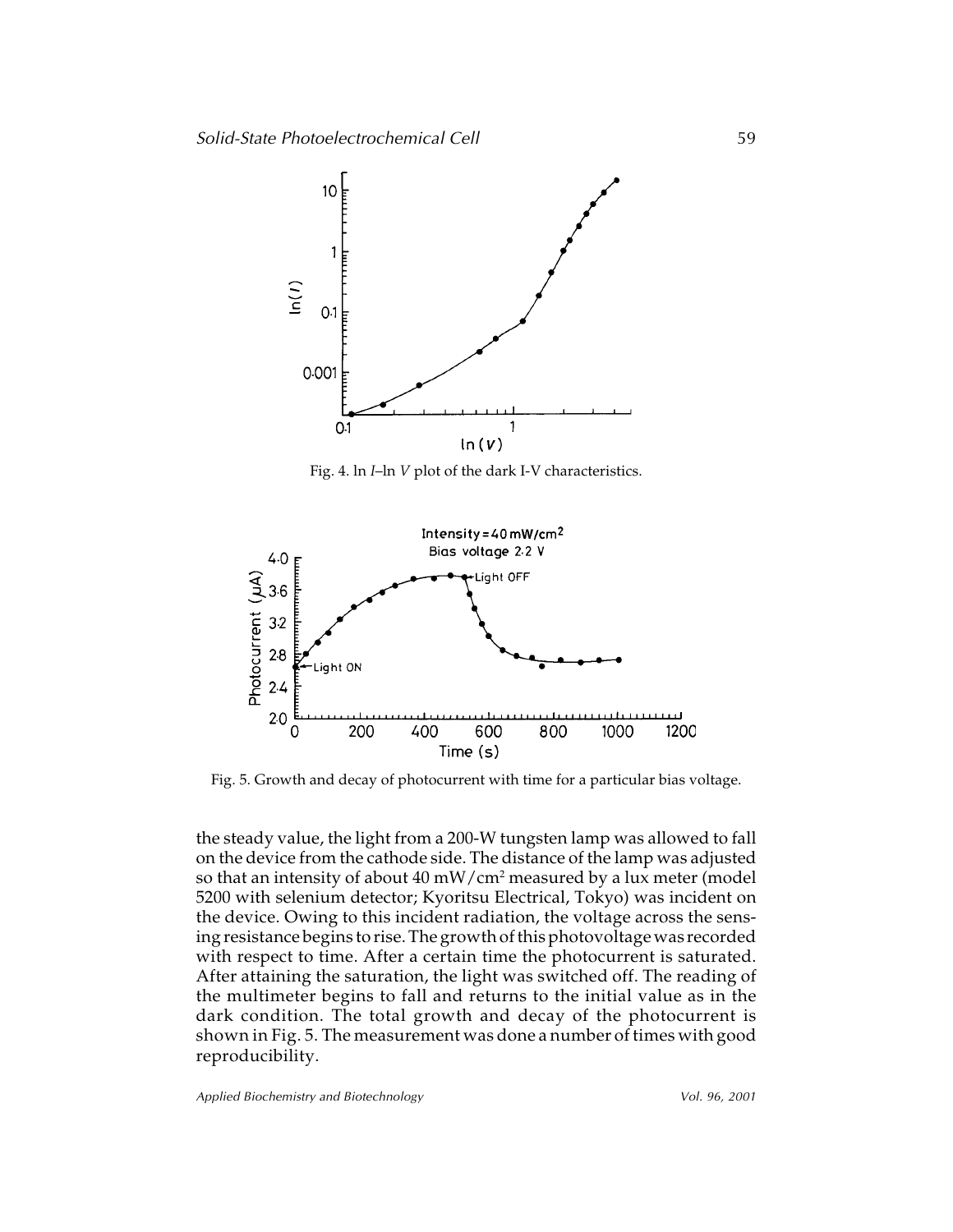

Fig. 6. Growth and decay of photocurrent with time for pulsed light.

Apart from the steady-state incident radiation, the optical response was also studied for a pulsed source radiation. An optical pulse of 200-s duration and intensity of about  $100 \,\mathrm{mW/cm^2}$  was incident on the device for a bias voltage of 2.2 V. The growth and decay of the photovoltage is shown in Fig. 6. The relaxation time calculated from Figs. 5 and 6 is of the order of 200 s. This relaxation time is quite large, which indicates that the relaxation process is not electronic in nature but, rather, may be limited by ionic mobility. The detail of this photocurrent measurement have been described previously *(23)*.

### **Results and Discussion**

We report herein the photoconductivity study of the thin film of Safranine-T dye and polymer complex in a qualitative way. In this device the Safranine-T dye is used as an optical sensitive material. The Safranine-T dye, being a cationic dye (the structure is shown in Fig. 1), leaves an excess hole  $(h<sup>+</sup>)$  owing to the absorption of radiation. This charge is separated by the internal field produced by the redistribution of charges of the salt ion after application of the bias voltage. On application of the bias voltage, the cations and the anions move to the cathode and anode, respectively, which produces an internal field from cathode to anode. In the absence of the conducting polymer (i.e., absence of the internal field), it is observed that the photocurrent decreases instead of attaining saturation value, probably owing to the space charge effect.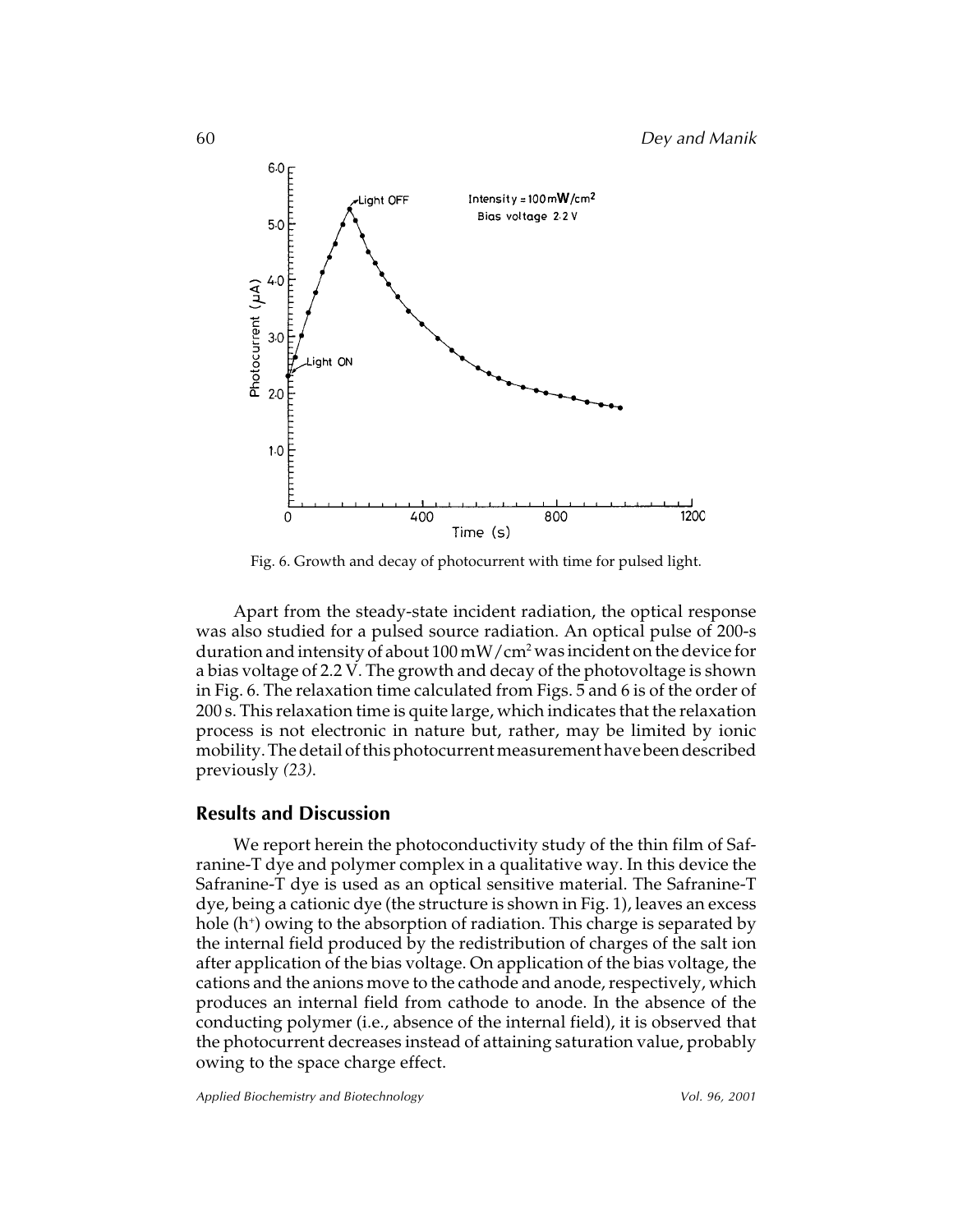All these preliminary experimental findings require quantitative explanation. Some attempts are being made in this direction. The most important aspect is to correlate the structure-property relation of the material. To correlate the structural property with the experimental facts, experiments have to be done using different materials. Presently, the mechanism for charge carrier generation in organic thin film optical devices is believed to be owing to the creation of bound electron-hole pairs and excitons by absorption of light in the photoactive parts of the devices. The charge generations occur as a result of dissociation of the excitons by interaction of the excitons with interfaces, impurities, or defects in high electrical fields. Application of two transparent electrodes make the device highly transparent. It may be expected that the quantum efficiency will increase if one uses one electrode with a reflecting coating instead of a transparent coating so that the incident radiation is confined inside the device owing to backreflection from the reflecting surface. The role of the conducting polymer is now under study. To estimate the internal field, the capacitance voltage measurement is presently in progress. Experiments to study the photocurrent growth with varying optical intensity and wavelengths are currently under way.

# **Acknowledgment**

One of the authors (S.D.) acknowledges the financial support received from the State Government of West Bengal, India.

#### **References**

- *1.* Tang, C. W. (1987), *Appl. Phys. Lett.* **51,** 913.
- *2.* Tang, C. W. (1989), *J. Appl. Phys.* **65,** 3610.
- *3.* Pei, Q., Yu, G., Zhang, C., and Heeger, A. J. (1995), *Science* **269,** 1086.
- *4.* Pei, Q., Yang, Y., Yu, G., Zhang, C., and Heeger, A. J. (1996), *J. Am. Chem. Soc.* **118,** 3922.
- *5.* Cao, Y., Pei, Q., Andersson, M. R., Yu, G., and Heeger, A. J. (1997), *J. Electrochem. Soc.* **114,** L317.
- *6.* Li, Y., Gao, J., Wang, D., Yu, G., Cao, Y., and Heeger, A. J. (1998), *Syn. Metals* **97,** 191.
- *7.* Cao, Y., Yu, G., Heeger, A. J., and Yang, C. Y. (1996), *Appl. Phys. Lett.* **68,** 3218.
- *8.* Kumar, A. and Lewis, N. S. (1990), *Appl. Phys. Lett.* **57,** 2730.
- *9.* Antoniadis, H., Hsieh, B. R., Abkowitzz, M. A., Jenekhe, S. A., and Stolka, M. (1994), *Synth. Met.* **62,** 265.
- *10.* Schauer, F. (1999), *J. Appl. Phys.* **86,** 524.
- *11.* Nigrey, P. J., Maclnnes, D., Nairns, D. P., MacDiarmid, A. G., and Heeger, A. J. (1981), *J. Electrochem. Soc.* **128,** 1651.
- *12.* Shacklette, L. W., Maxfield, M., Gould, S., Wolf, J. F., Jow, T. R., and Baughmann, R. H. (1987), *Synth. Met.* **18,** 1651.
- *13.* Garnier, F., Tourillon, G., Gazard, M., and Dubois, J. C. (1983), *J. Electro. Chem.* **148,** 299.
- *14.* Pei, Q. and Inganas, O. (1992), *Adv. Mater.* **4,** 277.
- *15.* Hu, B., Yang, Z., and Karasz, F. E. (1994), *J. Appl. Phys.* **76,** 2491.
- *16.* Burrows, P. E. and Bulovic, V. (1994), *Appl. Phys. Lett.* **65,** 2922.
- *17.* Campbell, I. H., Smith, D. L., Neef, C. J., and Ferraris, J. P. (1998), *Appl. Phys. Lett.* **72,** 2565.
- *18.* Gao, J., Heeger, A. J., Campbell, I. H., and Smith, D. L. (1999), *Phys. Rev. B* **59,** R2482.